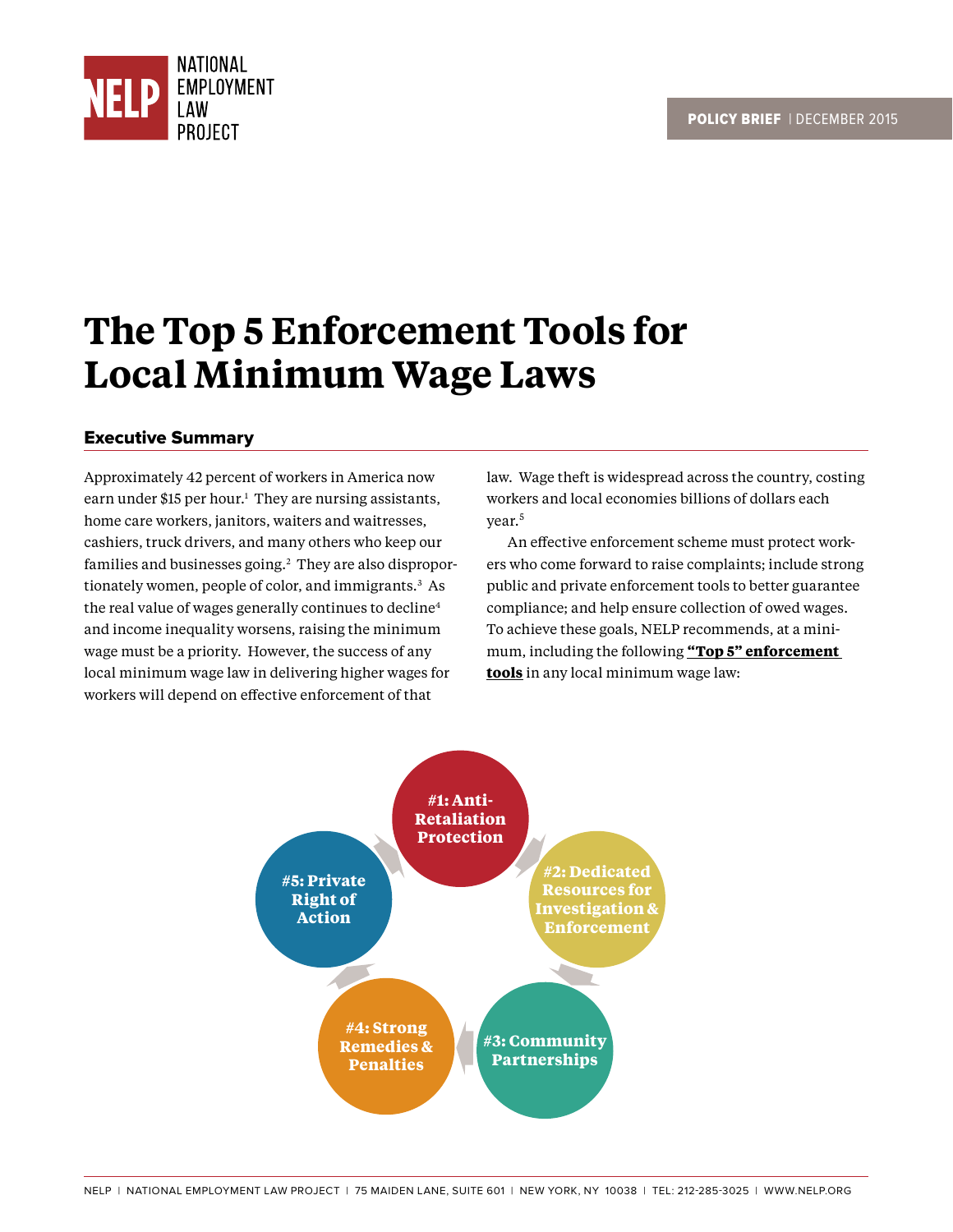## #1: Anti-Retaliation Protection

- Workers need strong protection so they will not be vulnerable to employer harassment and retaliation when they report a violation. This is especially important because enforcement relies heavily on workers coming forward and filing complaints.
- Retaliation is common. A national survey found that 43 percent of workers who complained to their employer about their wages or working conditions experienced retaliation.<sup>6</sup>
- Undocumented immigrant workers are particularly vulnerable to retaliation. By calling or threatening to report undocumented workers to Immigration and

Customs Enforcement, employers can coerce workers into silence.7

- Retaliation can severely undermine the goals of a minimum wage law. A national survey found that 20 percent of workers never made a complaint because they feared retaliation or thought it would not make a difference.<sup>8</sup>
- Retaliation can take many forms (i.e. harassment, being fired, threats to call immigration authorities).
- Employers should be subject to strong penalties when they retaliate.

### #2: Dedicated Resources for Investigation and Enforcement

- To ensure that a city has the capacity to implement the local minimum wage law and workers can actually enforce their wage rights, a city that adopts a local minimum wage law must dedicate sufficient resources and staff to enforce the law.
- Because many cities may not have sustainable ways to fund enforcement operations, a local minimum wage law should include ways to generate dedicated revenue. A city could require businesses to pay an annual licensing fee to fund enforcement, for example. Another option could require employers to deposit one penny per hour of work performed by each hourly employee into a city enforcement fund.
- An enforcement team must, at a minimum, be able to issue rules and regulations; conduct thorough

investigations; perform outreach and education geared to both workers and employers; resolve complaints in a timely manner from start to finish; and recover the wages owed to workers.

• A well-resourced investigation and enforcement team should develop programs seeking to ensure that employers comply with the law; it should also collect and analyze data to identify gaps and strategically target enforcement.

While not every city may have the capacity to fund an enforcement team right away, advocates and lawmakers should incorporate the goal of strong city-level enforcement into any local minimum wage law.

#### #3: Community Partnerships

- Workers' fear of retaliation, as well as their limited knowledge about workplace rights and how to report violations, contribute to the high rates of wage theft.
- Community-based organizations are crucial partners for enforcement agencies. Their ties to workers in specific industries and sectors, as well as their roots

in certain racial or ethnic communities, can assist enforcement through outreach and education; detection and reporting of violations; filing complaints; and identifying high-violation industries and employers for proactive investigations.9